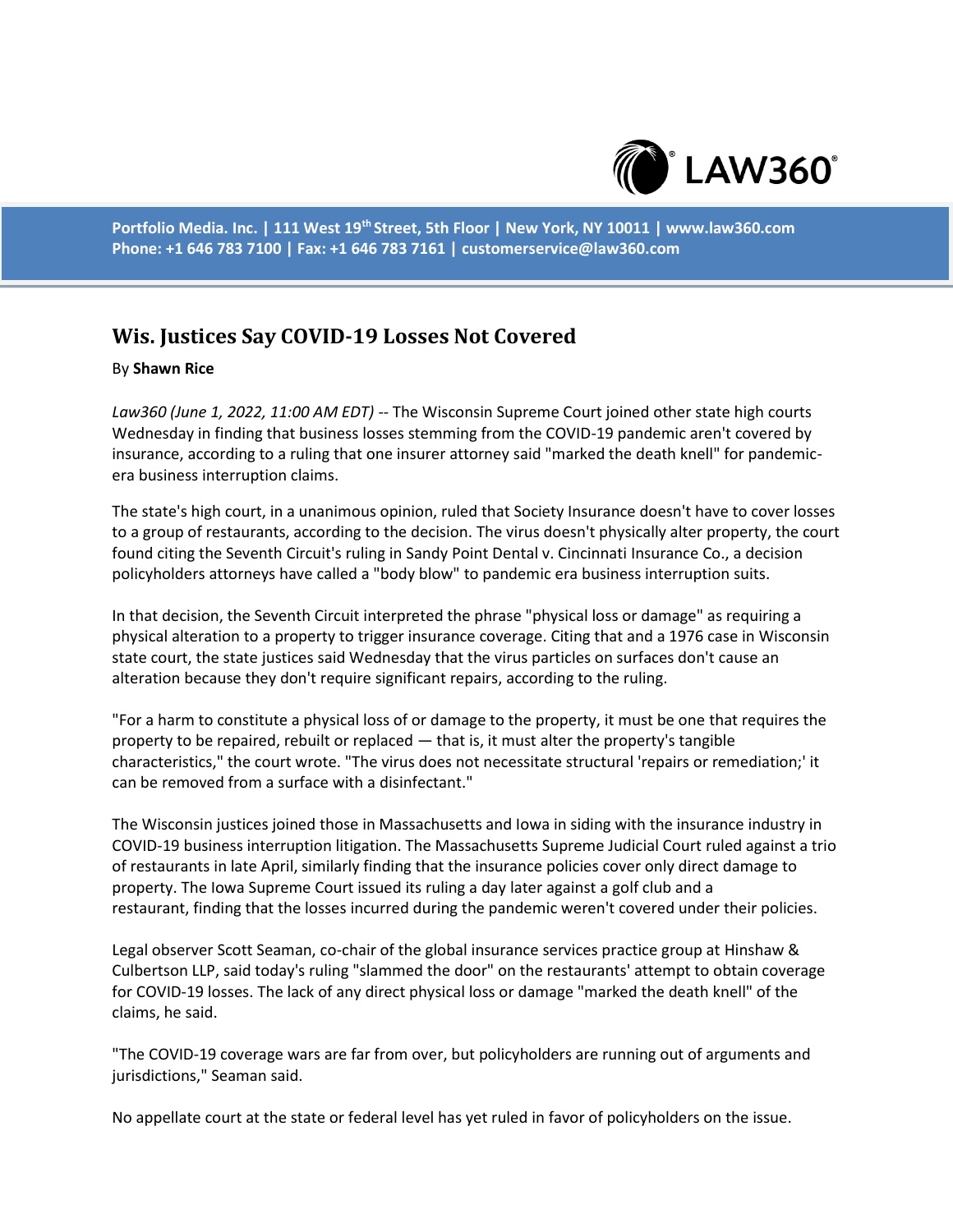As of May 23, Law360's COVID-19 Insurance Case Tracker has shown that federal district courts around the country have permanently tossed about 47% of the 1,377 suits from policyholders against their insurers seeking pandemic loss-related coverage. Another 17% of these suits filed in federal courts have been voluntarily dismissed, the tracker shows, though about 33% have yet to be fully decided.

The COVID-19 business interruption case came before the Wisconsin high court after Judge Laura Gramling Perez of the Milwaukee County Circuit Court declined to toss the proposed class suit brought by Wisconsin businesses led by Colectivo Coffee Roasters over their pandemic-related losses.

On April 12, the Wisconsin justices heard from both sides on whether there was coverage for losses caused by the presence of the virus and government-imposed restrictions.

Judge Perez said the Wisconsin businesses had sufficiently shown a possibility of physical loss or damage because they were unable to use their properties. She also ruled that limitations on indoor dining for the restaurants and bars were enough for a claim of contamination coverage under policies with Society Insurance.

The Wisconsin justices on Wednesday — in a unanimous opinion written by Justice Rebecca Frank Dallet — reversed Judge Perez's ruling, saying the overwhelming majority of other courts doomed the bars' and restaurants' bid for coverage of pandemic-related losses without any physical harm to property. Even the bars, which at one point lost total use of their space due to restrictions on alcohol takeout, didn't hit the threshold for the claims, the state high court found.

The justices also rejected the Wisconsin businesses' reliance on a February 2021 ruling in In Re: Society Insurance Co. Business Interruption Protection Insurance Litigation that allowed a group of restaurants, bars and theaters to pursue coverage claims with Society Insurance for pandemic-related losses. That ruling said a jury could find that a loss of use of physical space could mean a physical loss under the policy.

Colectivo and the other Wisconsin businesses couldn't use their properties for in-person dining for some time during the pandemic, but the Wisconsin high court explained that the dining rooms were still there. The protections in insurance policies for physical loss or damage refer to situations where a building might have burned down and need to be rebuilt, not a temporary pause on normal operations, the court said.

Lastly, the Wisconsin high court ruled that the businesses couldn't tap into the policies' contamination coverage because they didn't close their operations due to the presence of the virus. Rather, the government orders, which were later invalidated by a court, were the reason, the justices said.

The government orders also didn't stop the owners from accessing their properties, but placed limitations on their use, the court said. The orders didn't prevent at least some of the businesses from serving takeout, the court added.

Seaman said the Wisconsin high court's decision adds to the growing number of state intermediate appellate or high court rulings in favor of the insurance industry as well as every federal appellate ruling.

Courts aren't persuaded by policyholder arguments that the presence of COVID-19 on premises is a "game changer," he said. Seaman added that the policyholders also haven't gotten traction with their